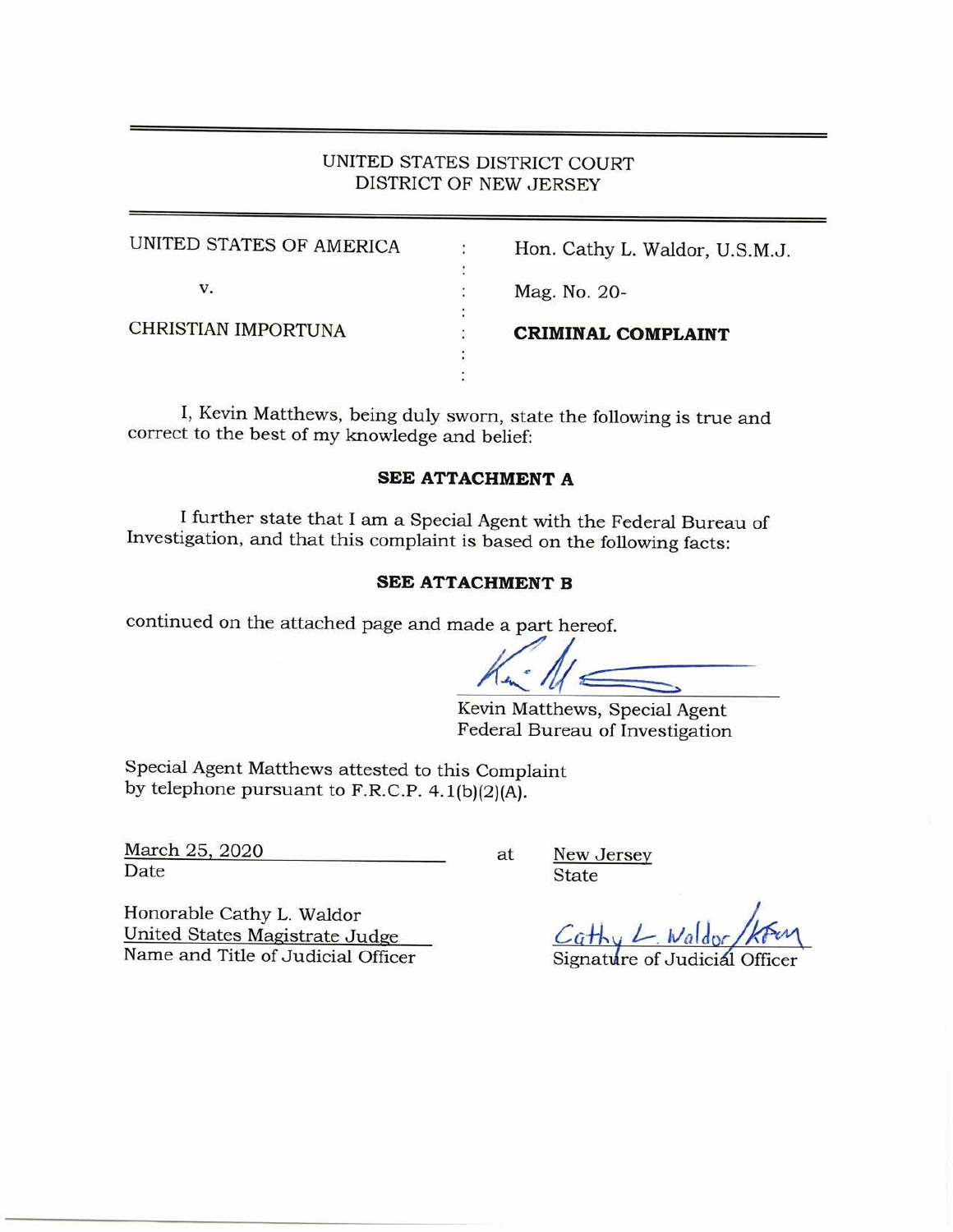## **ATTACHMENT A**

### **COUNT ONE (Production of Child Pornography)**

In or around March 2020, in the District of New Jersey, and elsewhere, the defendant,

### CHRISTIAN IMPORTUNA,

did knowingly use, persuade, induce, entice, or coerce any minor to engage in sexually explicit conduct for the purpose of producing a visual depiction of such conduct, knowing and having reason to know that such visual depiction would be transported and transmitted using a means and facility of interstate and foreign commerce, namely by computer.

In violation of Title 18, United States Code, Sections 2251(a) and (e) and Title 18, United States Code, Section 2.

### COUNT TWO **(Distribution of Child Pornography)**

On or about March 24, 2020, in Monmouth County, in the District of New Jersey, and elsewhere, the defendant,

### CHRISTIAN IMPORTUNA,

did knowingly distribute child pornography, as defined in Title 18, United States Code, Section 2256(8), that had been mailed, and using any means and facility of interstate and foreign commerce, shipped, and transported in and affecting interstate and foreign commerce by any means, including by computer.

In violation of Title 18, United States Code, Section 2252A(a)(2).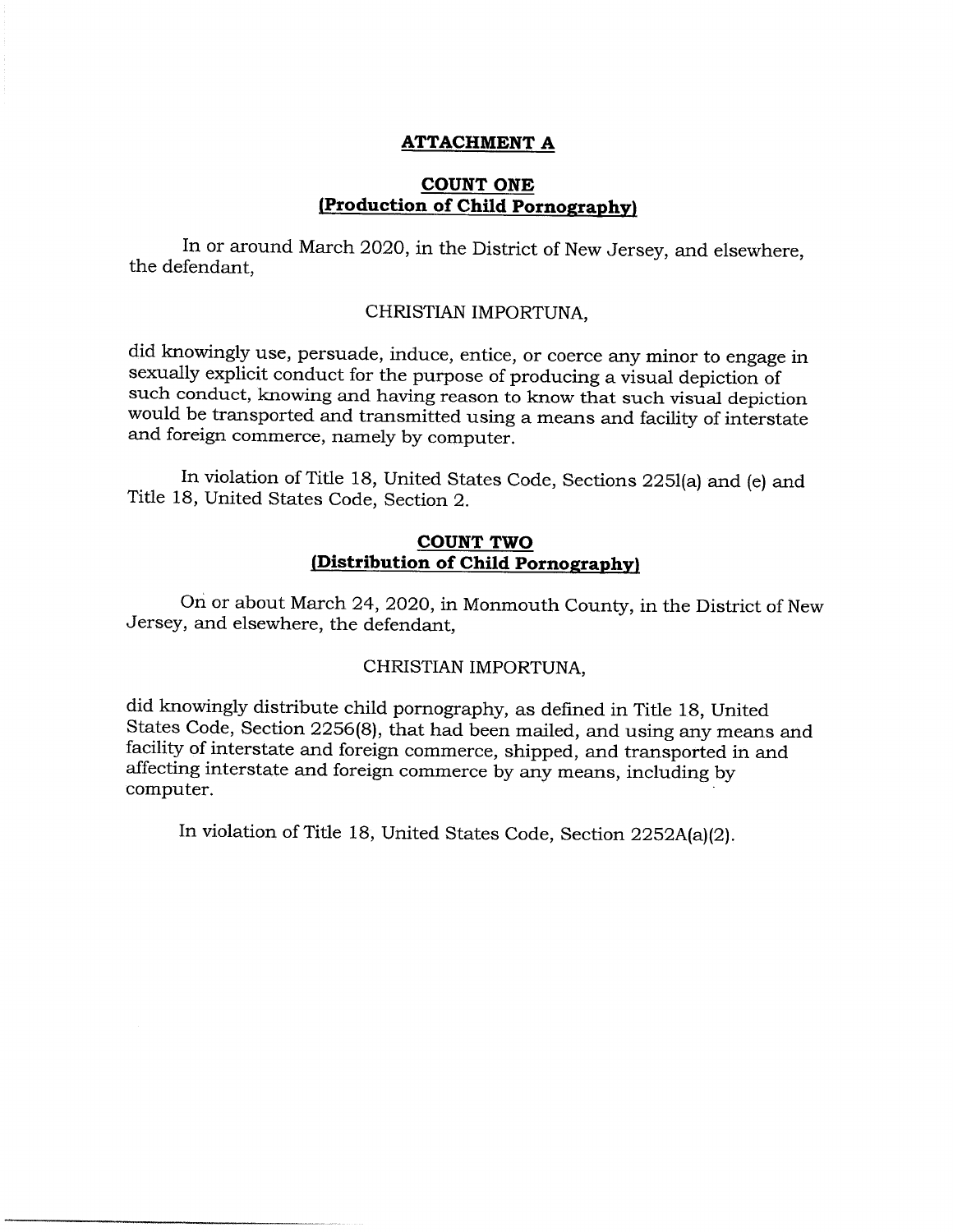### **ATTACHMENT B**

I, Kevin Matthews, am a Special Agent with the Federal Bureau of Investigation ("FBI"). I am fully familiar with the facts set forth herein based on my own investigation, my discussions with other law enforcement officers, and my review of reports, documents, and other items of evidence. Where statements of others are related herein, they are related in substance and in part. Because this Affidavit is being submitted for the sole purpose of establishing probable cause to support the issuance of a complaint, I have not set forth each and every fact that  $\overline{\textbf{l}}$  know concerning this investigation. Where I assert that an event took place on a particular date, I am asserting that it took place on or about the date alleged.

1. At all times relevant to this Complaint, defendant Christian Importuna ("IMPORTUNA") was a resident of Englishtown, New Jersey.

2. In or around March 2020, the FBI, Fort Wayne, Indiana, Resident Office, commenced an investigation to identify subjects involved in the online sexual exploitation of minors. As part of this investigation, an undercover agent (the "UCA") with the FBI assumed an online profile.

3. On or about March 24, 2020, IMPORTUNA approached the UCA online and engaged the UCA in a digital conversation, via an online messenger application. IMPORTUNA began the conversation by asking the UCA if he wanted to trade "CP," referring to child pornography. During the conversation, IMPORTUNAalso explained that he had "homemade" images of child pornography.

4. During the conversation, IMPORTUNA sent two videos constituting child pornography to the UCA (hereinafter "Subject Video-I" and "Subject Video-2", collectively the "Subject Videos"). IMPORTUNA suggested that the Subject Videos had been taken recently. Business records indicate that IMPORTUNA sent the Subject Videos from his residence in Englishtown, New Jersey and the UCA received the videos in the State of Indiana. Descriptions of the videos are as follows:

a. Subject Video-l is approximately 18 seconds long. Subject Video-l depicts an adult male standing with his penis exposed, with the camera angled down towards his penis. A minor female child, who appears to be approximately 5-8 years old, can be seen performing oral sex on the adult male. While the minor female child is performing oral sex, the adult male can be heard giving the minor female child specific instructions and commands about the ways in which he wants her to perform oral sex. The minor female child appears to follow the adult male's instructions. The adult male's left hand is